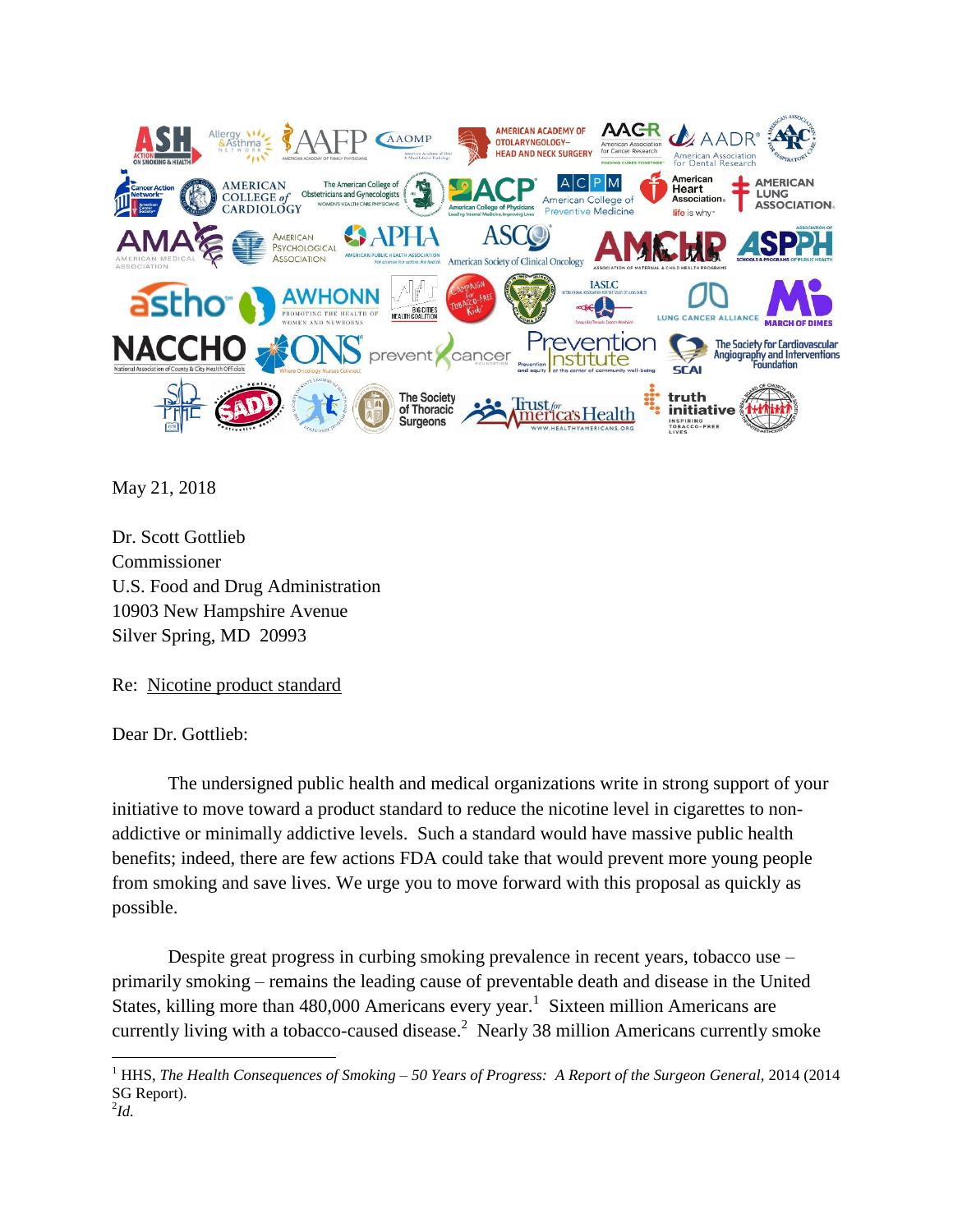and every day about 2,300 kids try their first cigarette.<sup>3</sup> Approximately half of continuing smokers will die prematurely as a result of their addiction, losing at least a decade of life on average compared to nonsmokers.<sup>4</sup>

As a Philip Morris researcher once put it, "No one has ever become a cigarette smoker by smoking cigarettes without nicotine."<sup>5</sup> According to the U.S. Surgeon General, "the addiction caused by the nicotine in tobacco smoke is critical in the transition of smokers from experimentation to sustained smoking and, subsequently, in the maintenance of smoking for the majority of smokers who want to quit."<sup>6</sup> Thus, reducing the nicotine content in cigarettes to minimally or non-addictive levels will prevent experimentation by the young from becoming a lifetime of addiction and tobacco-caused disease. It also will reduce the level of nicotine dependence in adult smokers, making it easier for them to quit.

FDA's estimates quantifying the public health benefits of this product standard demonstrate the potentially historic lifesaving impact of its implementation. The agency estimates that approximately 5 million additional adult smokers could quit smoking within one year of implementation and, by the year 2100, more than 33 million people – mostly youth and young adults – would have avoided becoming regular smokers. Smoking rates could drop from the current 15 percent to as low as 1.4 percent, **resulting in more than 8 million fewer tobaccocaused deaths through the end of the century.<sup>7</sup> The dimensions of this public health benefit** make timely implementation of this policy a moral imperative.

Through the public comments received in response to FDA's Advance Notice of Proposed Rulemaking (ANPRM), FDA will receive valuable information on a host of issues the agency has raised to guide its consideration of a possible nicotine reduction product standard. However, on several pivotal issues, the evidence already establishes the practicality and potential benefits of such a standard.

First, as FDA already has acknowledged in its ANPRM, reducing nicotine in cigarettes is feasible "through tobacco blending and cross-breeding plants, genetic engineering, and chemical extraction."<sup>8</sup> Indeed, the tobacco industry's own documents show that the industry has a long history of manipulating nicotine levels in cigarettes to make them *more* addictive. As U.S.

 $\overline{a}$ 

<sup>8</sup> ANPRM, at 11820.

<sup>3</sup> CDC, "Current Cigarette Smoking Among Adults – United States, 2016," *Morbidity and Mortality Weekly Report (MMWR)* 67(2):53-59, January 19, 2018. 4 2014 SG Report.

<sup>&</sup>lt;sup>5</sup> Philip Morris, Dun, W Jr., "Motives and Incentives in Cigarette Smoking"; R107, 1972.

 $6$  2014 SG Report.

<sup>7</sup> Apelberg, BJ, et al., "Potential Public Health Effects of Reducing Nicotine Levels in Cigarettes in the United States," *New England Journal of Medicine,* published online March 15, 2018. *See also,* "Tobacco Product Standard for Nicotine Level of Combusted Cigarettes," Advance Notice of Proposed Rulemaking, 83 Fed. Reg. 11818, 11820 (March 16, 2018) (ANPRM).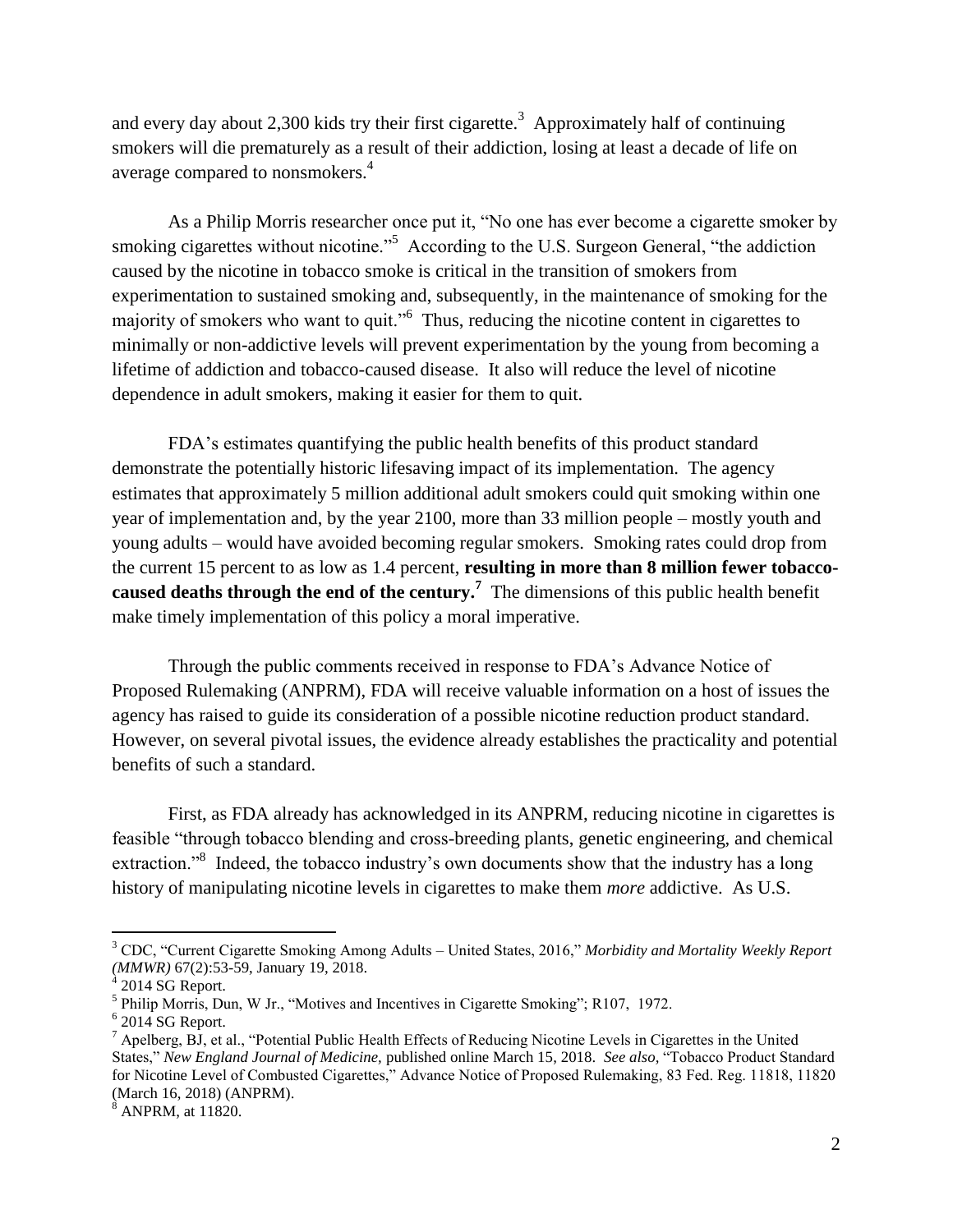District Court Judge Gladys Kessler found in her landmark opinion finding that the major cigarette companies had violated the federal anti-racketeering statute, "Defendants have designed their cigarettes to precisely control nicotine delivery levels and provide doses of nicotine sufficient to create and sustain addiction."<sup>9</sup> Surely the companies cannot now credibly maintain that they are unable to reduce nicotine levels to no longer sustain addiction.

Second, as FDA also has acknowledged, recent scientific studies do not support concerns that nicotine reduction would cause smokers to compensate by increasing the number of cigarettes smoked or inhaling more deeply to increase nicotine intake. FDA reports studies of very low nicotine cigarettes showing the absence of compensatory smoking, as well as demonstrable reductions in cigarettes smoked per day and in exposure to harmful smoking constituents.<sup>10</sup>

However, it is clear that, to realize the potential public health benefits of a nicotine product standard, FDA must extend that standard beyond cigarettes, to other combustible tobacco products, including those currently on the market and those that may come on the market in the future. Exemption of other combustible products would invite tobacco manufacturers to market existing and develop new non-cigarette substitutes that would lead cigarette smokers to substitute those products, like the small flavored cigars the industry introduced after flavored cigarettes were removed from the market. It also would make the exempted products a potential vehicle for youth initiation. Thus, we urge FDA to make any nicotine reduction product standard applicable to other combustible tobacco products to prevent the industry from circumventing the new rule just as they did the ban on flavored cigarettes.

Finally, FDA's own estimates of the lifesaving potential of your nicotine reduction proposal require a sense of urgency commensurate with that potential. Every day that passes means more kids moving from experimentation to addiction and more adults who want to quit and try to quit, but remain addicted to a lethal product. We urge FDA to issue a proposed rule within six months of its ANPRM (by September 16, 2018) and a final rule six months later (by March 16, 2019). We also urge that implementation of the rule be no later than the one-year period provided for in Section 907 of the Family Smoking Prevention and Tobacco Control Act, which would allow the rule to be implemented by March of 2020.

Thank you for your consideration.

 $\overline{a}$ 

<sup>9</sup> *U.S. v. Philip Morris, Inc.,* 449 F.Supp. 2d, 1, 309 (D.D.C. 2006), *aff'd in relevant part.* 566 F.3d 1095 (D.C. Cir. 2009).

<sup>&</sup>lt;sup>10</sup> ANPRM, at 11820.